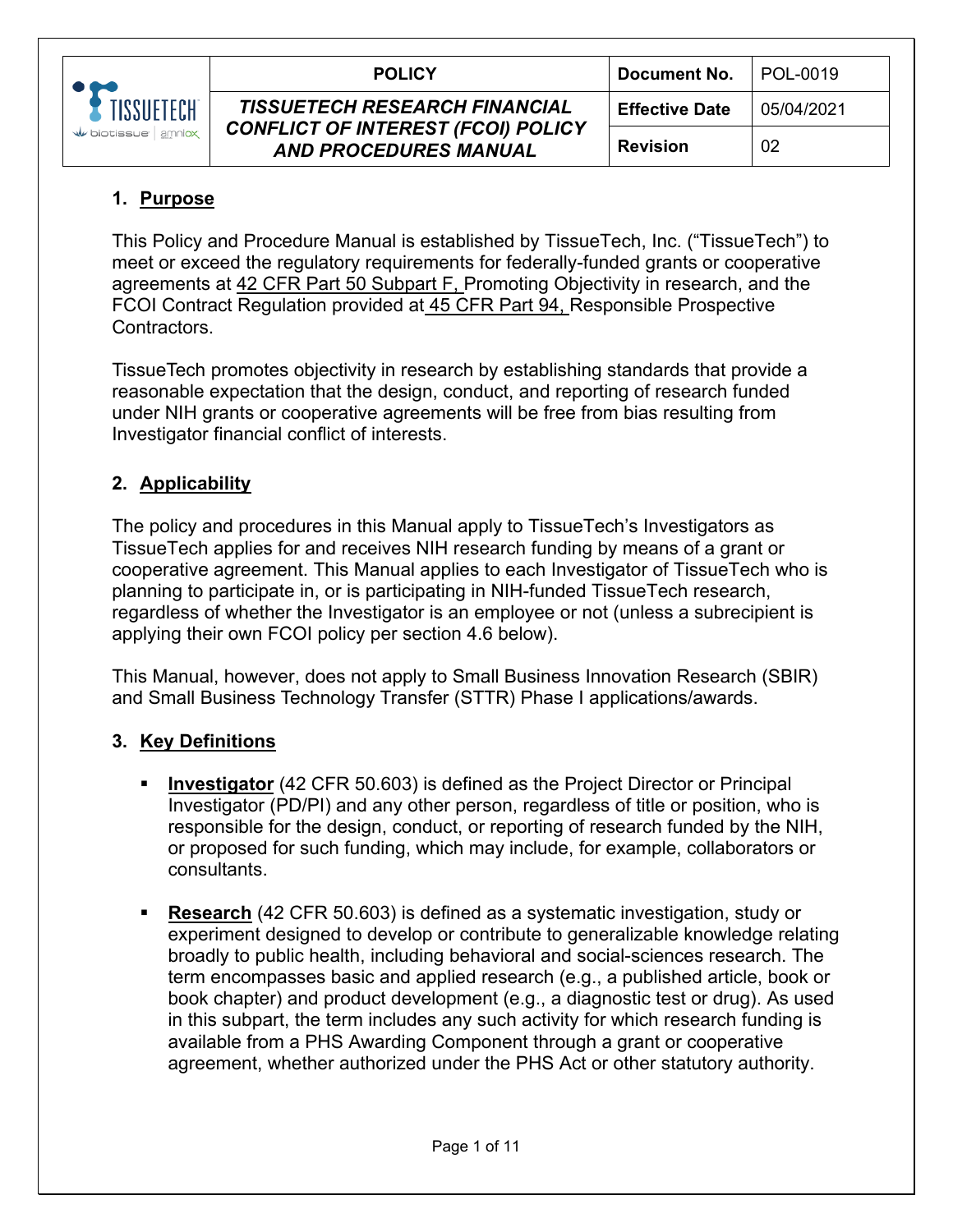

means an Investigator's professional responsibilities on behalf of TissueTech, including, but not limited to, activities such as research, research consultation, teaching, professional practice, institutional committee memberships, and service on panels such as Institutional Review Boards or Data and Safety Monitoring Boards.

### **Financial Interest**:

Means anything of monetary value, whether or not the value is readily ascertainable.

### **Significant Financial Interests (SFI)** is defined as:

(1) A financial interest consisting of one or more of the following interests of the Investigator (and those of the Investigator's spouse and dependent children) that reasonably appears to be related to the Investigator's institutional responsibilities:

(i) With regard to any publicly traded entity, a *significant financial interest*  exists if the value of any remuneration received from the entity in the twelve months preceding the disclosure and the value of any equity interest in the entity as of the date of disclosure, when aggregated, exceeds \$5,000. For purposes of this definition, remuneration includes salary and any payment for services not otherwise identified as salary (e.g., consulting fees, honoraria, paid authorship); equity interest includes any stock, stock option, or other ownership interest, as determined through reference to public prices or other reasonable measures of fair market value;

(ii) With regard to any non-publicly traded entity, a *significant financial interest* exists if the value of any remuneration received from the entity in the twelve months preceding the disclosure, when aggregated, exceeds \$5,000, or when the Investigator (or the Investigator's spouse or dependent children) holds any equity interest (e.g., stock, stock option, or other ownership interest); or

(iii) Intellectual property rights and interests (e.g., patents, copyrights), upon receipt of income related to such rights and interests.

The requirement to disclose includes financial interests received from a foreign entity. This requirement is distinct and in addition to the reporting of other support and foreign components to the NIH.

(2) Each Investigator also must disclose the occurrence of any reimbursed or sponsored travel (i.e., that which is paid on behalf of the Investigator and not reimbursed to the Investigator so that the exact monetary value may not be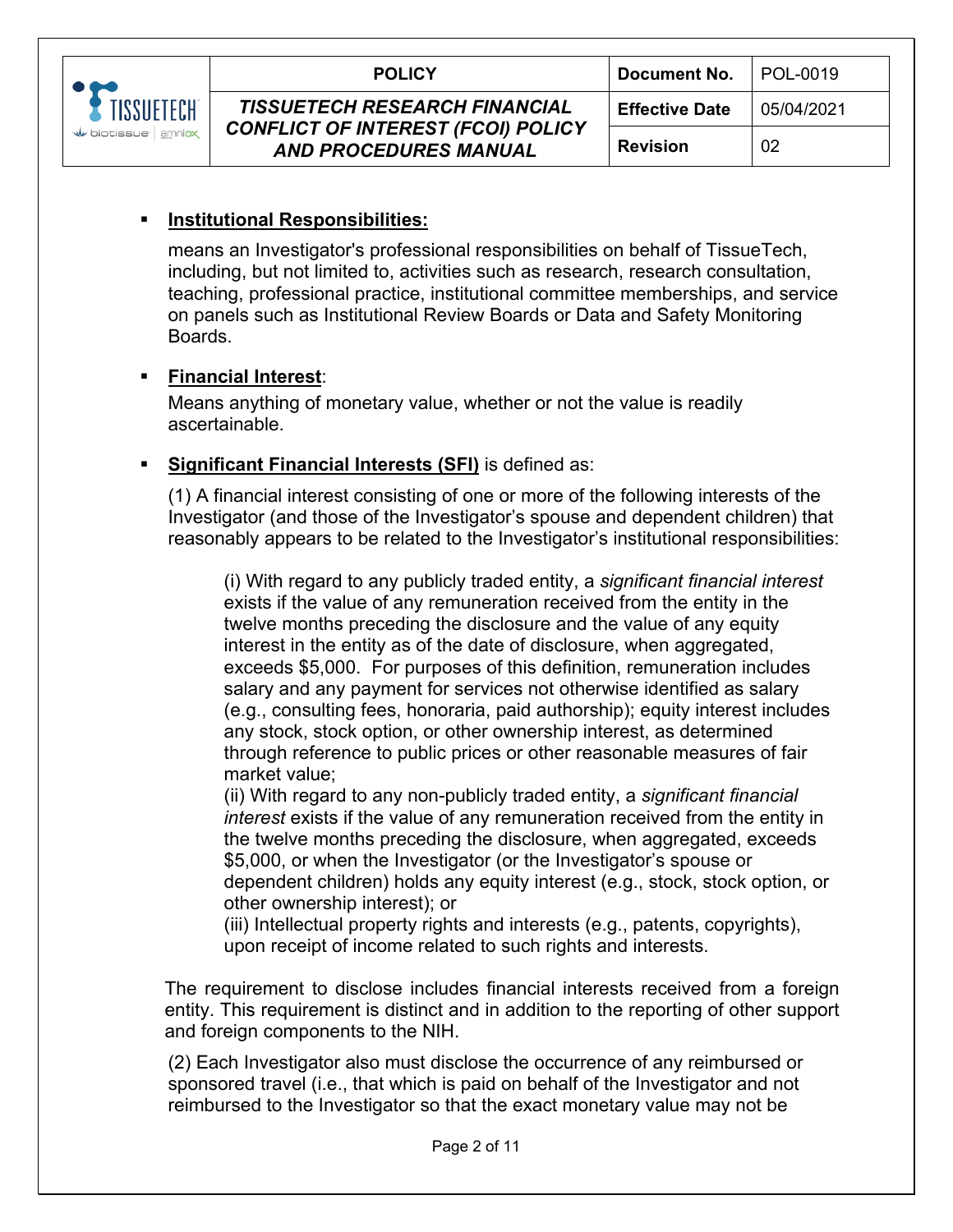

| CH<br>niox | <b>POLICY</b>                                                                                                     | <b>Document No.</b>   | I POL-0019 |
|------------|-------------------------------------------------------------------------------------------------------------------|-----------------------|------------|
|            | <b>TISSUETECH RESEARCH FINANCIAL</b><br><b>CONFLICT OF INTEREST (FCOI) POLICY</b><br><b>AND PROCEDURES MANUAL</b> | <b>Effective Date</b> | 05/04/2021 |
|            |                                                                                                                   | <b>Revision</b>       | 02         |

readily available), related to their institutional responsibilities, provided, however, that this disclosure requirement does not apply to travel that is reimbursed or sponsored by a Federal, state, or local government agency, an Institution of higher education, an academic teaching hospital, a medical center, or a research institute affiliated with an institution of higher education. This disclosure will include, the purpose of the trip, the identity of the sponsor/organizer, the destination, the duration, and monetary value. TissueTech official(s) will determine if further information is needed in order to determine whether the travel constitutes an FCOI with the PHS-funded research.

#### *SFI Exclusions:*

The term SFI does not include the following types of financial interests:

- Salary, royalties, or other remuneration paid by TissueTech to the Investigator if the Investigator is currently employed or otherwise contracted by TissueTech;
- **Intellectual Property Rights assigned to TissueTech and agreements to** share in royalties related to such rights;
- **Any ownership interest in TissueTech held by the Investigator;**
- **IF** Income from investment vehicles, such as mutual funds and retirement accounts, as long as the Investigator does not directly control the investment decisions made in these vehicles;
- **Income from seminars, lectures, or teaching engagements sponsored by a** federal, state or local government agency, an Institution of higher education as defined at 20 U.S.C. 1001(a), an academic teaching hospital, a medical center, or a research institute affiliated with an Institution of higher education; or
- Income from service on advisory committees or review panels for a Federal, state or local government agency, Institution of higher education, an academic teaching hospital, a medical center, or a research institute affiliated with an Institution of higher education.

#### **Financial Conflict of Interest (FCOI)** means:

A Significant Financial Interest (SFI) that could directly and significantly affect the design, conduct, or reporting of NIH-funded research.

#### **Manage** means:

Taking action to address an FCOI, which can include reducing or eliminating the FCOI, to ensure, to the extent possible, that the design, conduct, and reporting of research will be free from bias.

#### **Senior/key personnel** means: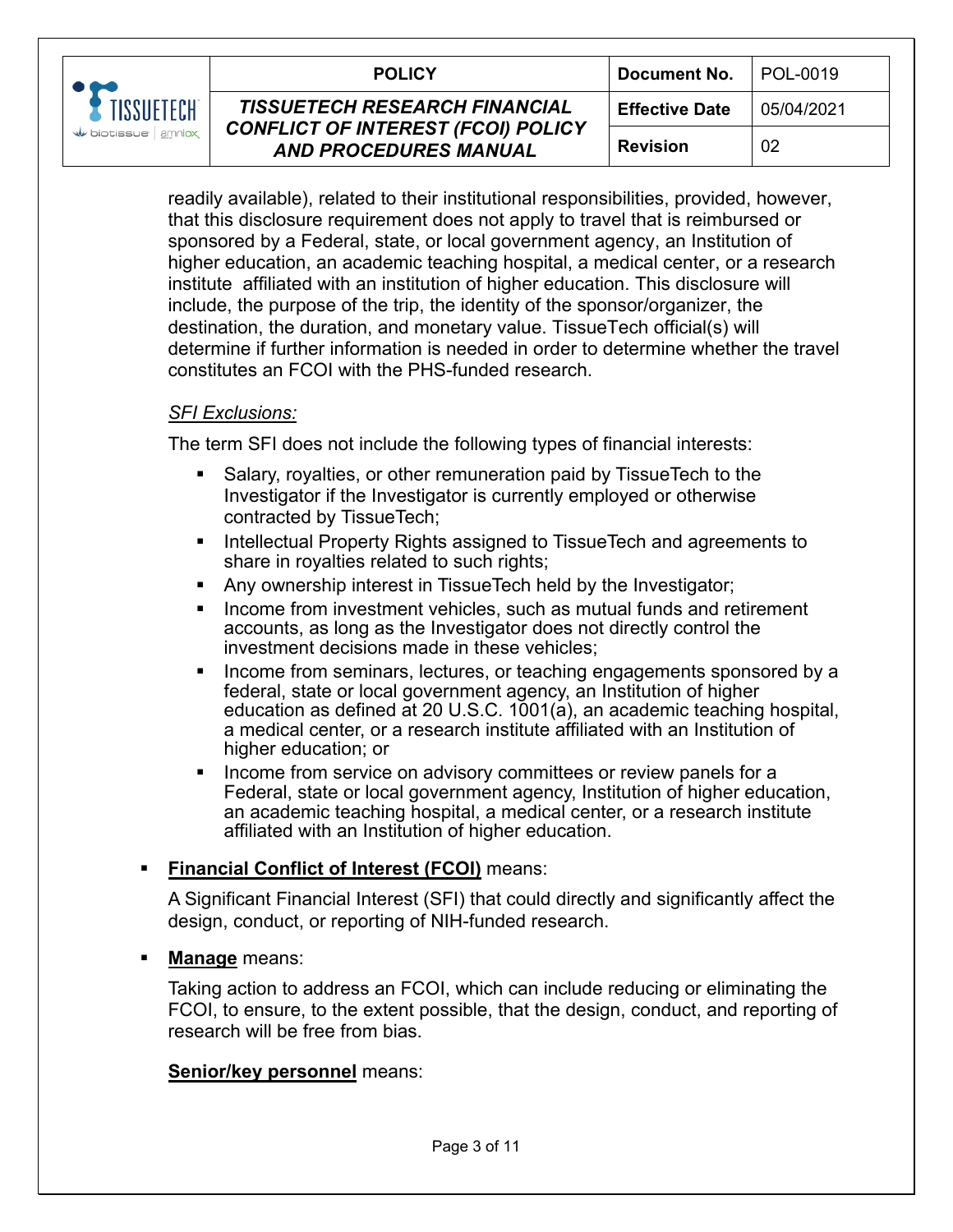

The Project Director/Principal Investigator (PD/PI) and any other person identified as senior/key personnel by TissueTech in the grant application, progress report, or any other report submitted to the NIH by TissueTech under the regulation.

## **4. Financial Conflict of Interest (FCOI) Policy/Procedure in Conducting NIH Sponsored Research**

### **4.1.Training**

- **4.1.1.** All NIH-funded Investigators must complete training relating to Financial Conflict of Interest as follows:
	- Initial Training (or when a new investigator joins)- Each Investigator, prior to engaging in research related to any NIH-funded grant will immediately be provided:
		- o a copy of TissueTech's "NIH Financial Conflict of Interest Policy and Procedure Manual"
		- $\circ$  a copy of the current Financial Conflict of Interest Regulation, Promoting Objectivity in Research (42 CFR Part 50, Subpart F), and
		- o he/she must also complete a training course on FCOI regulations.
	- Every 4 Years after the Initial Training, the Investigator who plans to participate or participates in an NIH-funded project needs to complete a refresher training course on FCOI and the FCOI Policy/Procedure Manual.
	- **If TissueTech revises its FCOI policy and procedures in any manner** that affects the requirements of Investigators, the revised policy will be provided to each Investigator immediately and Investigators educated on the revised section(s) in particular.
	- When an Investigator is not in compliance with the policy or management plan, a full and thorough training of this FCOI policy is required immediately as part of the remedy.
- 4.1.2. Training will be documented via MasterControl and approved by the FCOI Official or designee.

## **4.2.Disclosure of Significant Financial Interests**

- 4.2.1. Each Investigator must disclose their known SFIs (and those of the Investigator's spouse and dependent children) that:
	- reasonably appear to be related to the Investigators Institutional responsibilities, or that would reasonably appear to be affected by the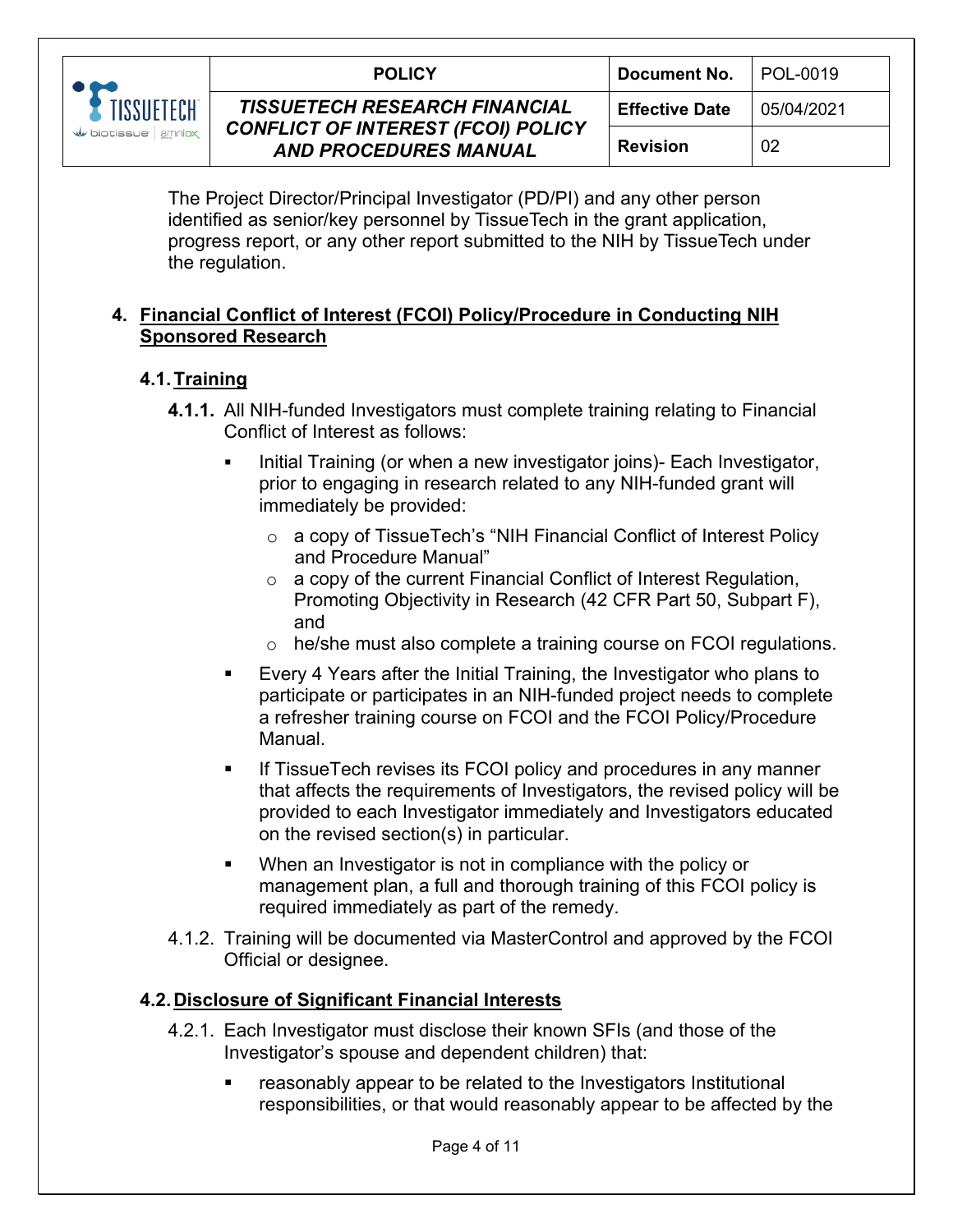

| 'ECH<br>mniox | <b>POLICY</b>                                                                                                     | Document No.          | POL-0019   |
|---------------|-------------------------------------------------------------------------------------------------------------------|-----------------------|------------|
|               | <b>TISSUETECH RESEARCH FINANCIAL</b><br><b>CONFLICT OF INTEREST (FCOI) POLICY</b><br><b>AND PROCEDURES MANUAL</b> | <b>Effective Date</b> | 05/04/2021 |
|               |                                                                                                                   | <b>Revision</b>       | 02         |

research for which funding is sought or are in entities whose financial interests would reasonably be affected by the research, and

- any reimbursed or sponsored travel related to the Investigator's institutional responsibilities.
- 4.2.2. The calculation of interests that should be disclosed includes the aggregated amounts, values and holdings of financial interests of the Investigator and his/her spouse and dependent children. The Investigator is not required to disclose income from investment vehicles, such as mutual funds and retirement accounts, as long as the Investigator does not directly control the investment decisions made in these vehicles.
- 4.2.3. In determining whether a financial interest has to be disclosed, the investigator shall consult the definition of SFI within this policy, and, if in doubt, resolve in favor of disclosure.
- 4.2.4. Disclosure of SFI must be completed at the time points defined below:
	- Before the competitive application submission for NIH-funded Research.
	- Annually (during the period of an award for an NIH-funded project) each Investigator who participated in the project is required to update the status of any previously disclosed SFIs (e.g., the updated value of a previously disclosed equity interest)., as well as any information not previously disclosed.
	- Within 30 days of discovering or acquiring a new SFI (through purchase, marriage or inheritance, etc.), the Investigator is required to disclose such SFI.
- 4.2.5. Disclose SFI using FORM-0467, Financial Conflict of Interest (FCOI) Disclosure Form. The completed form shall be provided to TissueTech's designated reviewing official.

#### **4.3.Determination, Resolution, and Management of a Conflict of Interest**

- 4.3.1. Prior to TissueTech's expenditure of funds under a PHS-funded research project, or within 60 days of receipt (for newly reported or not timely reported disclosures), the designated TissueTech FCOI Official/designee shall review/evaluate the disclosure (FORM-0467) to determine if the financial interests disclosed meet the definition of the Significant Financial Interests, defined above.
- 4.3.2. If the financial interests disclosed are determined to be significant, the FCOI Official will determine if the SFI disclosed is related to the specific research project funded by the NIH.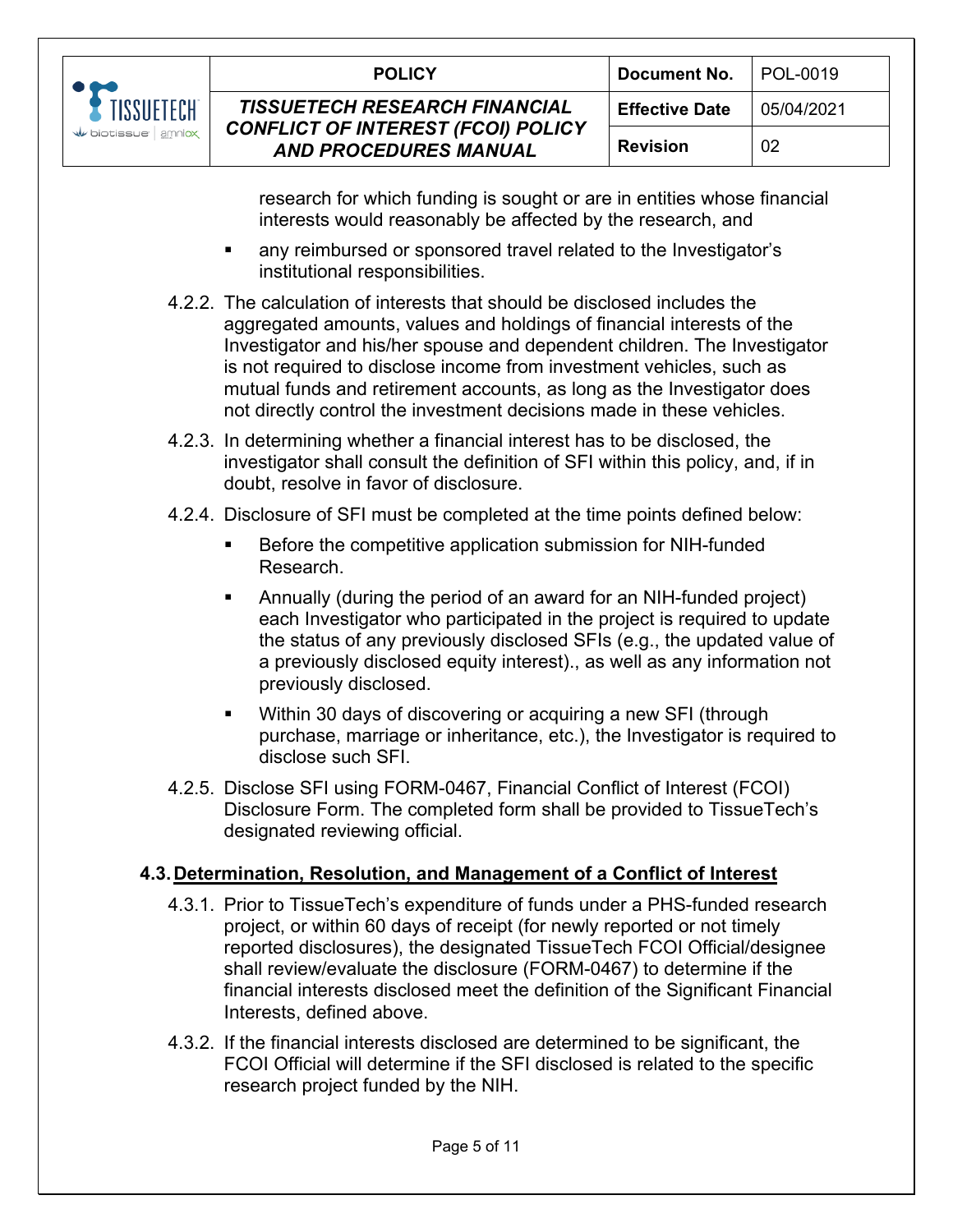

|                | <b>POLICY</b>                                                                                                     | Document No.          | POL-0019   |
|----------------|-------------------------------------------------------------------------------------------------------------------|-----------------------|------------|
| TECH<br>amniox | <b>TISSUETECH RESEARCH FINANCIAL</b><br><b>CONFLICT OF INTEREST (FCOI) POLICY</b><br><b>AND PROCEDURES MANUAL</b> | <b>Effective Date</b> | 05/04/2021 |
|                |                                                                                                                   | <b>Revision</b>       | 02         |

- An SFI is related to NIH-funded research when the designated Official reasonably determines that the SFI could be affected by the research; or the SFI is in an entity whose financial interests could be affected by the research. TissueTech may involve the Investigator in the determination of whether an SFI is related.
- 4.3.3. If the SFI disclosed by an Investigator is determined to be related to a funded NIH project, the FCOI Official/designee will determine if a Financial Conflict of Interest exists.
	- 4.3.3.1. The factors to be considered include whether the value of the SFI could directly and significantly be affected by changes made to the design of the research project or the conduct of the Investigator, and the reporting of the research results.
	- 4.3.3.2. A FCOI exists when TissueTech's designated official(s), reasonably determines that an SFI could directly and significantly affect the design, conduct, or reporting of NIH-funded research and the investigator is no longer free from the bias of research results.
- 4.3.4. If a FCOI is identified, the FCOI Official is required to develop and implement a management plan to eliminate or sufficiently mitigate the SFI until the completion of the research.
	- 4.3.4.1. The following are examples of conditions that may be imposed to mitigate the SFI:
		- Public disclosure of SFIs, including disclosure on manuscripts submitted for publication, on abstracts and posters submitted for presentation, and on informed consent documents
		- **Monitoring of the research by independent reviewers**
		- **Modification of the Research**
		- Disqualification from participation in all or a portion of the activities that could be affected by the FCOI
		- Divestiture or reduction of the SFI
		- Severance of relationships that create actual or potential conflicts
	- 4.3.4.2. The key elements of the management plan include:
		- Role and principal duties of the conflicted Investigator in the research project;
		- Conditions of the management plan;
		- How the management plan is designed to safeguard objectivity in the research project;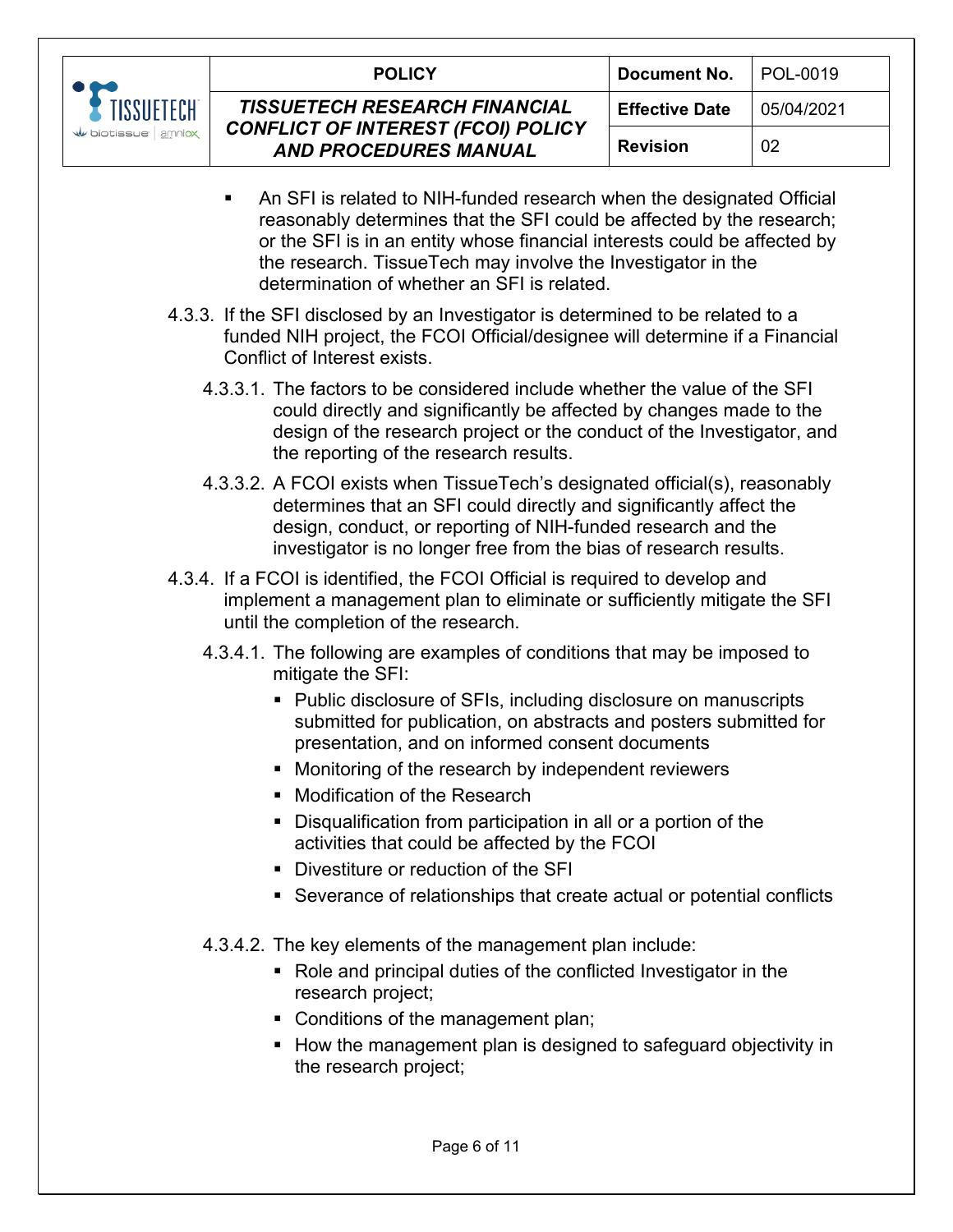

|      | <b>POLICY</b>                                                             | Document No.          | I POL-0019 |
|------|---------------------------------------------------------------------------|-----------------------|------------|
| ∶CH  | <b>TISSUETECH RESEARCH FINANCIAL</b>                                      | <b>Effective Date</b> | 05/04/2021 |
| niox | <b>CONFLICT OF INTEREST (FCOI) POLICY</b><br><b>AND PROCEDURES MANUAL</b> | <b>Revision</b>       | 02         |
|      |                                                                           |                       |            |

- Confirmation of the Investigator's agreement to the management plan;
- How the management plan will be monitored to ensure Investigator compliance; and
- Other information as needed.
- 4.3.5. If compliance to the FCOI management plan cannot be enforced (or the investigator does not agree to the management plan), the Investigator will be subject to enforcement mechanisms and sanctions or other administrative actions, including reduction or elimination of the Investigator's role in the research as the FCOI Official determines to be appropriate.

# **4.4.FCOI Reporting to NIH**

- 4.4.1. The TissueTech FCOI Official/designee shall notify NIH of any identified FCOI.
- 4.4.2. Reports to NIH must be submitted on the following occasions:
	- Prior to the expenditure of funds (if the FCOI is eliminated prior to submission to the initial report, no FCOI report is needed)
	- Within 60 days of identification for an Investigator who is newly participating in the project; or,
	- Within 60 days for new, or newly identified, FCOIs for existing Investigators; or,
	- At least annually (at the same time as the annual progress report, multi-year progress report, if applicable, is submitted; or at the time of extension) to address the status of the FCOI and any changes to management plans for FCOIs previously reported; or
	- Following a retrospective review to update a previously submitted report, if appropriate.
- 4.4.3. All reports are submitted through NIH eRA Commons FCOI Module. It is the reporting tool for submitting FCOI reports for grants and cooperative agreements.
	- 4.4.3.1. The TissueTech Signing Official is authorized to assign FCOI roles to manage FCOI reporting. The assigned role can initiate edit, submit, revise, view and delete records and documents according to the assigned authority.
- 4.4.4. Elements of an FCOI Report include:
	- Grant number;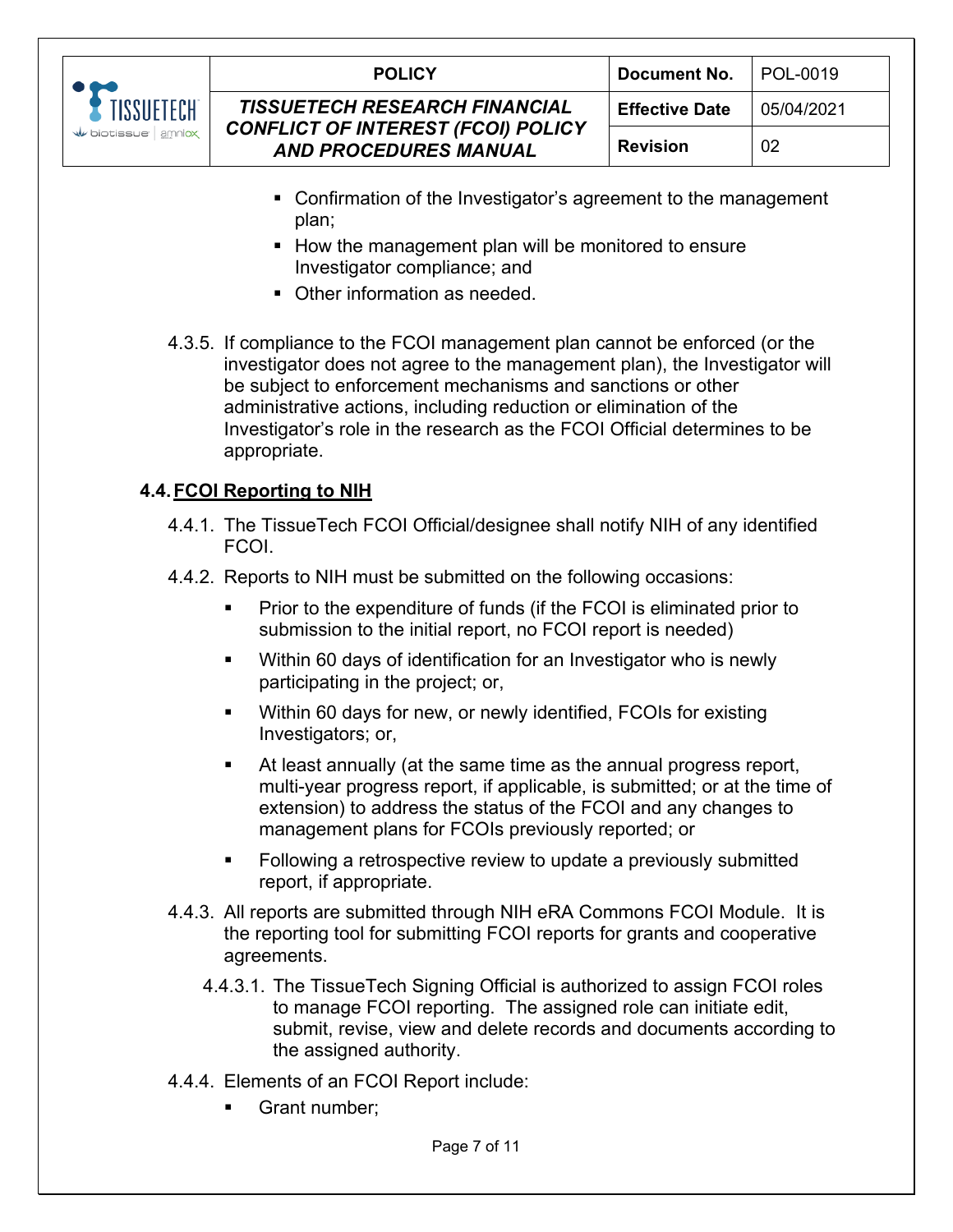

- PD/PI or contact PD/PI;
- Name of Investigator with the FCOI;
- Name of the entity with which the Investigator has an FCOI;
- Nature of FCOI (e.g., equity, consulting fees, travel reimbursement, honoraria);
- Value of the financial interest \$0-4,999; \$5K-9,999; \$10K-19,999; amounts between \$20K-100K by increments of \$20K; amounts above \$100K by increments of \$50K or a statement that a value cannot be readily determined;
- A description how the financial interest relates to NIH-funded research and the basis for the Institution's determination that the financial interest conflicts with such research; and
- Key elements of the Institution's management plan.

### **4.5.Monitoring Compliance**

- 4.5.1. TissueTech will notify NIH promptly if an Investigator fails to comply with this FCOI policy or the management plan.
	- 4.5.1.1. If an Investigator fails to comply with this FCOI policy or a management plan, the NIH Awarding Component shall be promptly notified (through the eRA Commons) and a Noncompliance Report shall be submitted.
	- 4.5.1.2. In the Noncompliance Report, the implementation of the corrective action has to be properly documented.
- 4.5.2. If SFIs are determined to not have been disclosed in a timely manner, or were not previously reviewed, or whenever an FCOI is not identified or managed in a timely manner, a retrospective review of the Investigator's activities and PHS-funded research project must be completed and documented by the FCOI Official/designee within 120 days of the determination of noncompliance.
	- 4.5.2.1. The review shall assess whether any PHS-funded research conducted during the time period of noncompliance, was biased in design, conduct or reporting of such research.
	- 4.5.2.2. Documentation of the key elements of a retrospective review shall include:
		- Project number;
		- Project title;
		- **PD/PI or contact PD/PI if a multiple PD/PI model is used;**
		- Name of the Investigator with the FCOI;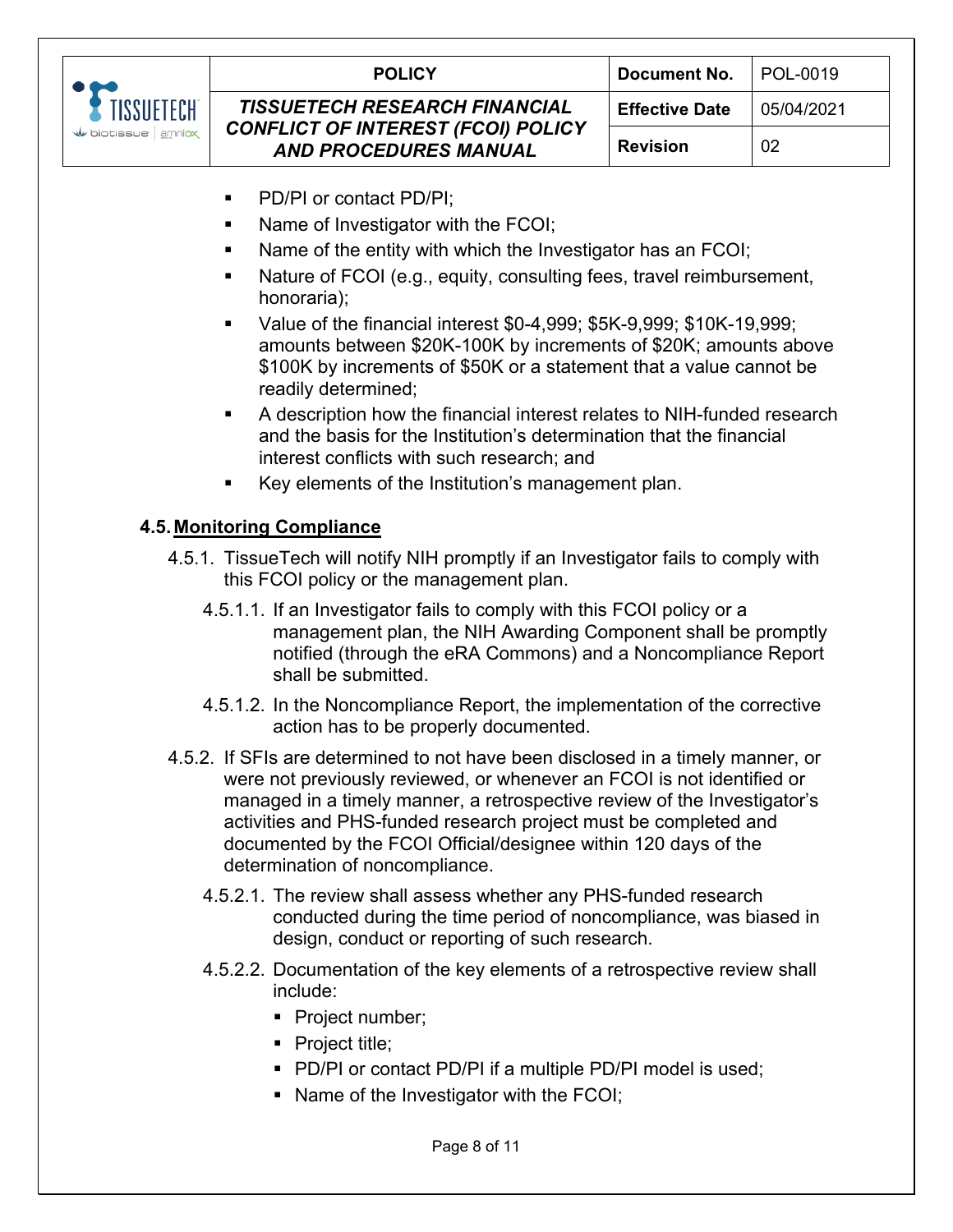

| <b>POLICY</b>                                                                                                     | Document No.          | I POL-0019 |
|-------------------------------------------------------------------------------------------------------------------|-----------------------|------------|
| <b>TISSUETECH RESEARCH FINANCIAL</b><br><b>CONFLICT OF INTEREST (FCOI) POLICY</b><br><b>AND PROCEDURES MANUAL</b> | <b>Effective Date</b> | 05/04/2021 |
|                                                                                                                   | <b>Revision</b>       | 02         |
|                                                                                                                   |                       |            |

- Name of the entity with which the Investigator has an FCOI;
- Reason(s) for the retrospective review;
- Detailed methodology used for the retrospective review (e.g., methodology of the review process, composition of the review panel, documents reviewed);
- **Findings and conclusions of the review.**
- 4.5.2.3. If results of the retrospective review warrant, update previously submitted FCOI report.
- 4.5.2.4. If bias is found through retrospective review, notify the NIH Awarding Component promptly (through the eRA Commons) and submit a Mitigation Report. Mitigation Report shall include:
	- Key elements documented in retrospective review
	- Description of the impact of the bias on the research project
	- $\blacksquare$  Plan of action(s) to eliminate or mitigate the effect of the bias
	- **Thereafter, submit FCOI reports annually.**
- 4.5.3. If NIH determines that an NIH-funded research project of clinical research whose purpose is to evaluate the safety or effectiveness of a drug, medical device, or treatment has been designed, conducted, or reported by an Investigator with an FCOI that was not managed or reported as required, the Investigator shall be required to:
	- Disclose the FCOI in each public presentation of the results of the research, and
	- Request an addendum to previously published presentations.
	- Provide the evidence of compliance to the FCOI Official.

#### **4.6.Subrecipients**

- 4.6.1. TissueTech will incorporate as part of a written agreement, terms with the subrecipients of the NIH awards that establish whether the FCOI policy of TissueTech or that of the subrecipient's Institutions will apply to subrecipient Investigators, and include time periods to meet SFI disclosure, if applicable, and FCOI reporting requirements.
	- 4.6.1.1. Subrecipient shall certify as part of the agreement that its policy complies with FCOI requirements. At TissueTech's choice, the subrecipient may provide a certification of compliance to meet this requirement.
- 4.6.2. Subrecipient Institutions of TissueTech, who rely on their own FCOI policy, must: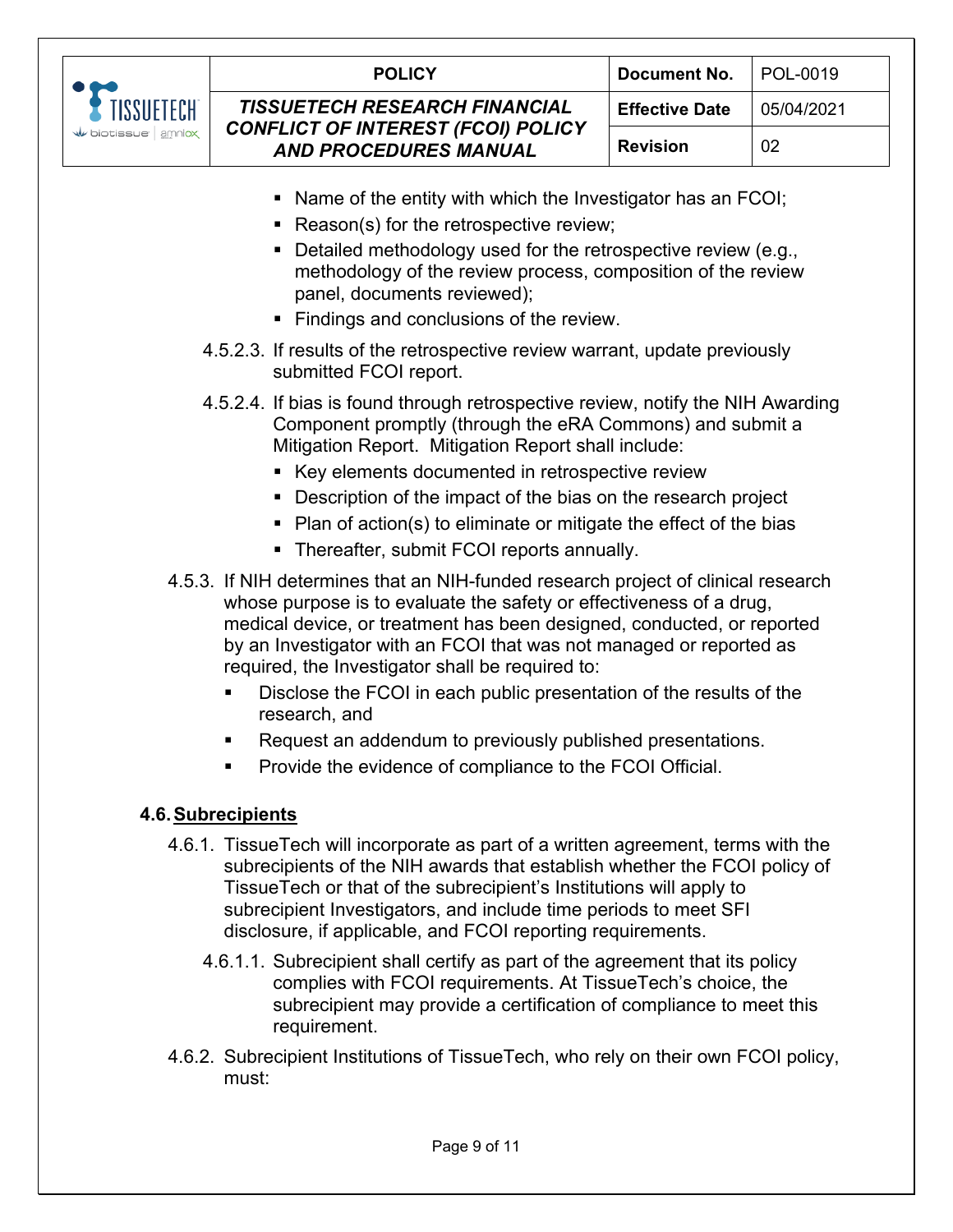

|       | <b>POLICY</b>                                                             | <b>Document No.</b>   | l POL-0019 |
|-------|---------------------------------------------------------------------------|-----------------------|------------|
| ECH   | <b>TISSUETECH RESEARCH FINANCIAL</b>                                      | <b>Effective Date</b> | 05/04/2021 |
| nniox | <b>CONFLICT OF INTEREST (FCOI) POLICY</b><br><b>AND PROCEDURES MANUAL</b> | <b>Revision</b>       | 02         |

- 4.6.2.1. Certify as part of the agreement with TissueTech that their policy complies with 42 CFR 50 subpart F or the agreement shall state that subrecipient investigators are subject to TissueTech's FCOI policy for disclosing SFI that are directly related to the subrecipient's work for TissueTech.
- 4.6.2.2. Report identified FCOIs to TissueTech in sufficient time to allow TissueTech to report the FCOI to NIH (through the eRA Commons FCOI Module) to meet FCOI reporting obligations.

### **4.7.Public Accessibility**

- 4.7.1. TissueTech's FCOI Policy shall be made publicly accessible by posting on the TissueTech website.
- 4.7.2. Prior to the expenditure of funds under a NIH-funded research project, the TTI FCOI Official or designee shall ensure public accessibility (via publicly accessible website or via written response within 5 business days of request) of information concerning any FCOI disclosed by Senior/Key Personnel.
	- 4.7.2.1. Information to be made publicly available includes:
		- Investigator's name
		- Investigator's title and role with respect to the research project;
		- Name of the entity in which the SFI is held;
		- Nature of the SFI (e.g., equity, consulting fees, travel reimbursement, honoraria, etc.); and
		- Approximate dollar value of the SFI (dollar ranges are permissible: \$0-\$4,999; \$5,000-\$9,999; \$10,000-\$19,999; amounts between \$20,000-\$100,000 by increments of \$20,000; amounts above \$100,000 by increments of \$50,000), or a statement that the interest is one whose value cannot be readily determined through references to public prices or other reasonable measures of fair market value.
	- 4.7.2.2. Information made publicly available via website shall be updated at least annually and within 60 days of a newly identified FCOI.
	- 4.7.2.3. The website shall note that the information is current as of the date listed and is subject to updates on at least an annual basis and within 60 days of TissueTech's identification of a new FCOI. Written responses shall have the same statement, however, subsequent updates must be requested by the requestor.